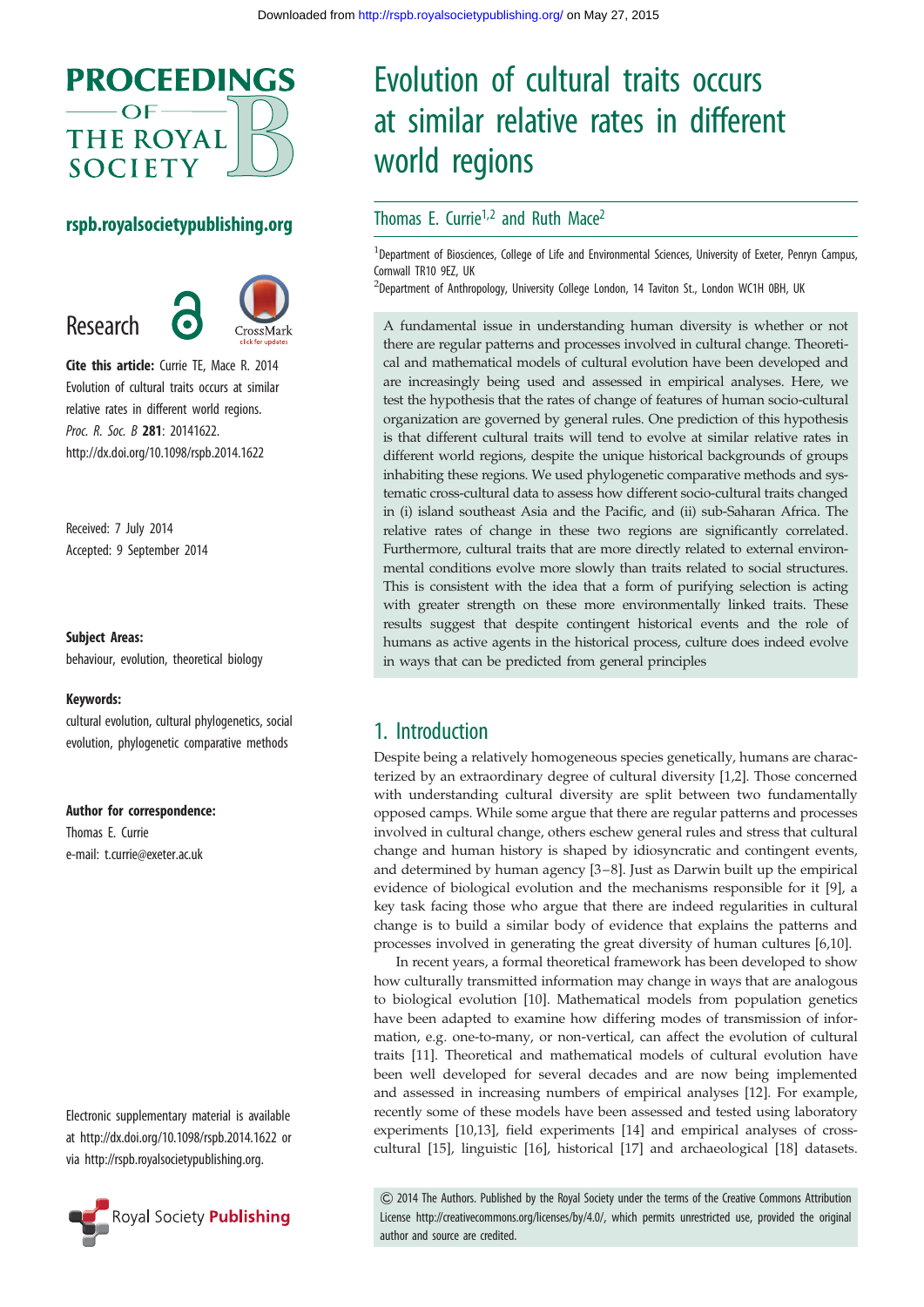2

<span id="page-1-0"></span>Researchers have also applied methods based on phylogenetic trees, developed originally in evolutionary biology, to examine the patterns and processes of cultural evolution at a macro-evolutionary scale [\[19](#page-7-0)].

In biology, a key factor in explaining diversity is an understanding of rates of evolutionary change [[20](#page-7-0),[21](#page-7-0)]. For example, genetic diversity is affected by the degeneracy of the genetic code; at the nucleotide level, certain codon positions will evolve at faster rates because mutations at these sites will be less likely to alter amino acid sequences [[22](#page-7-0)]. Effective population size can influence the rate of evolution, with an increased probability that neutral or even slightly deleterious mutations can drift to fixation in smaller populations [[23](#page-7-0)]. Similar processes may also be invoked to understand variation in cultural systems. Systematic studies of language diversity have recently demonstrated rates of lexical evolution are linked to the frequency with which words are used (suggesting some form of linguistic, purifying selection that leads to slower rates of change in more commonly used words) [[24\]](#page-7-0) and the splitting of languages (reflecting either founder effects with smaller population sizes, or the active signalling of identity when new groups emerge) [\[25\]](#page-7-0). The evolution of cultural traits that are tested against the environment (e.g. many aspects of technology) is potentially more constrained than other features such as social or ethical norms [\[26\]](#page-7-0). Darwinian archaeologists have also argued that patterns of diversity are governed by the differing strengths of selection acting on stylistic and functional features of material culture. While there are only a limited number of ways that arrowheads or pots can be constructed in order to serve their main functional purpose, there is a much greater variety of ways in which the stylistic features, such as decorative designs, can be implemented. Consistent with this idea Rogers & Ehrlich [[27\]](#page-7-0) argued that the functional features of Polynesian canoes (e.g. hull construction, presence of outrigger, etc.) show lower rates of change than the stylistic features (e.g. presence of geometric carvings, use of feathers, etc.).

Here, we test the hypothesis that the rates of change of features of human socio-cultural organization are similarly governed by general rules. One possibility raised by this perspective is that different cultural traits will tend to evolve at similar relative rates in different world regions, despite the unique historical backgrounds of groups inhabiting these regions. Here, we test whether traits that evolve fastest in one region are also the ones that evolve fastest in another. Although a number of factors might plausibly lead to some traits to change more than others, here we assess whether those traits that are more directly linked to external environmental conditions (e.g. those relating to subsistence and settlements) evolve at a different rate than traits that reflect norms and institutions regulating social relationships (e.g. descent and inheritance systems). 'Ecological' traits may evolve more slowly because the most efficient subsistence strategy or the most appropriate building material may be more straightforward to assess and would have direct fitness consequences. This may constrain variation in these 'ecological' traits, as inappropriate variants would be less desirable and purifying selection would quickly act to remove them should they be adopted. The success of different 'social' traits may be more indirect and harder to evaluate, with the 'best' system potentially being very different for different individuals within a society [\[26,28](#page-7-0)], resulting in greater change between alternate forms of such traits. Alternatively, if the



Figure 1. Phylogenetic comparative methods can be used to infer the number of changes in a particular trait that have occurred during the evolutionary history of a collection of ethnolinguistic groups. In this schematic the tree represents the diversification of 10 groups from a single ancestral population. Here a quickly evolving trait MP analysis indicates that the fast trait has changed five times during the evolutionary history of these societies, while the slow trait has changed only once.

environment changes relatively rapidly, as may occur during a population expansion into new habitats, then environmental traits may be more liable to change than 'social' traits.

To test this hypothesis, we need data that have been coded across a large number of cultures, and some way of being able to track or infer changes over time. While historical or archaeological sources do indeed record changes in human societies, there are currently very few systematic datasets of the required scope or duration [[29](#page-7-0)]. Archaeological information suffers from a secondary limitation in that many features of social organization must be indirectly inferred from the material remains of past societies rather than being directly witnessed. The ethnographic record on the other hand does contain rich information of native forms of social organization based on first-hand descriptions or accounts from informants who lived in such societies. Particularly, relevant for our purposes are systematically coded databases such as the Ethnographic Atlas (EA) [\[30\]](#page-7-0), which contains information on a range of variables relating to social organization coded into categories based on explicit criteria for a large number of cultures. However, ethnographic data typically lack time depth, making assessments of change problematic.

Phylogenetic comparative methods provide a solution to these problems [[31](#page-7-0)]. By matching a phylogeny, which represents how different groups are historically related, to ethnographic data, we can make inferences about how different traits have changed over time (figure 1). Previously, phylogenetically informed methods have been used to compare rates of linguistic evolution. Greenhill et al. [\[32](#page-7-0)] used data from Austronesian and Indo-European languages and found that rates of evolution in typological and lexical features were not substantially different from one another. Dediu [\[33](#page-7-0),[34\]](#page-7-0) has also used phylogenetic methods to examine the relative stability of different structural features of language (e.g. linguistic tone and word-order). Importantly, with these methods, we can incorporate different assumptions about the phylogenetic relationships between societies. We can also examine whether results are dependent on the particular method used to infer evolutionary change. For this study, we used linguistic phylogenies and cultural data from two ethnolinguistic groupings: the Bantu-speaking populations of sub-Saharan Africa [\[35\]](#page-7-0), and the Austronesianspeaking populations of island southeast Asia and the Pacific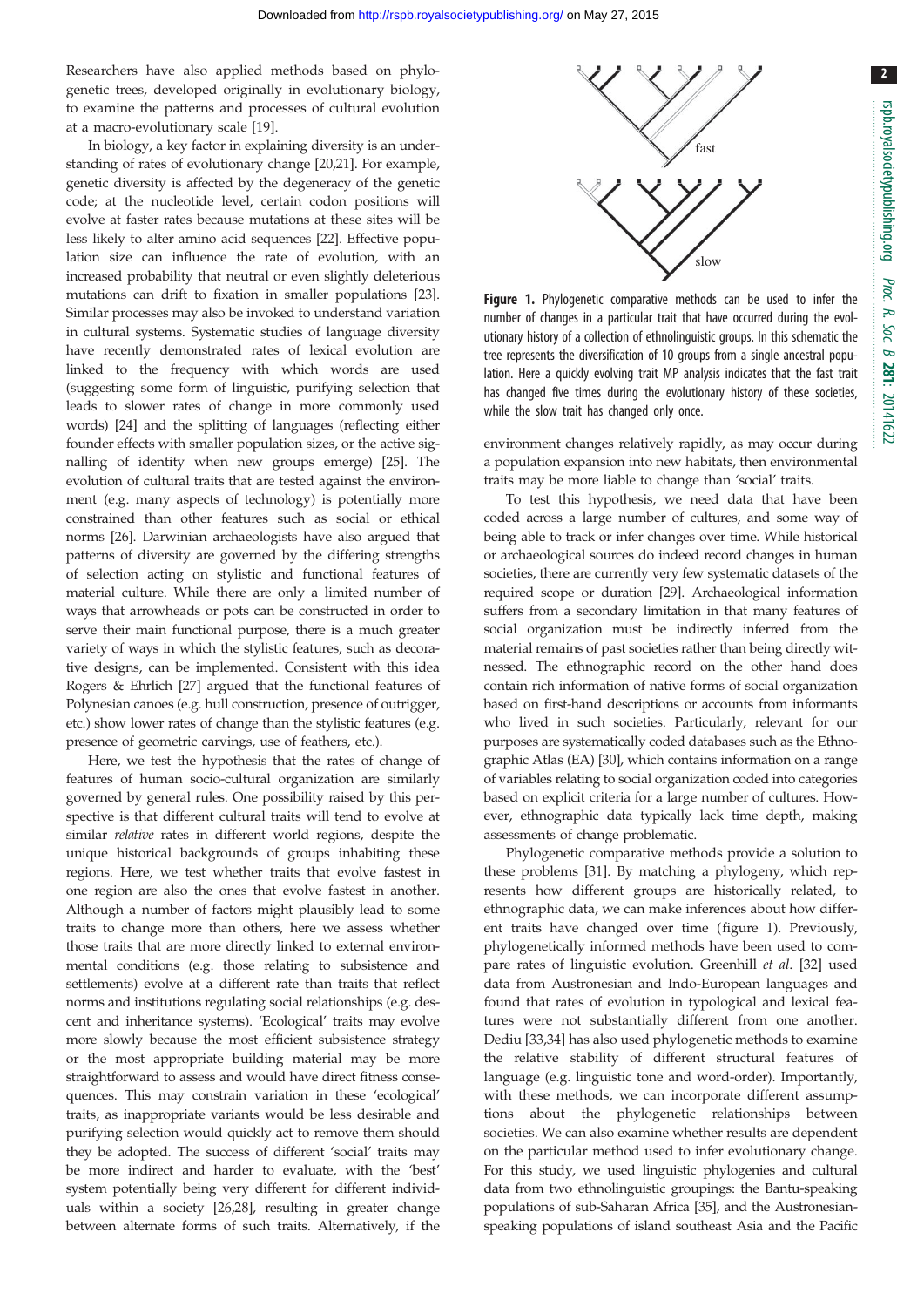[\[36](#page-7-0)]. These two regions were chosen due to the availability of (i) well-studied language phylogenies constructed using cutting-edge Bayesian techniques and (ii) relatively large numbers of societies ( $n\geq 100$ ) present with coded ethnographic information in an existing dataset.

## 2. Material and methods

## (a) Ethnographic data

Ethnographic information was taken from Murdock's EA [\[30\]](#page-7-0). The EA has a number of advantages for the present purposes; it has a broader coverage of societies than other anthropological databases, such as the standard cross-cultural sample [[37](#page-7-0)], and the data were coded without reference to the particular hypothesis being tested here. Twenty-eight variables, representing a variety of cultural traits, were suitable for these analyses. Some variables required re-coding so that the categories reflected true categories, or to avoid redundancy with other variables. For example, variable 70, type of slavery, has a category 'Reported but type not identified' that reflects uncertainty in the coding procedure rather a true ethnographic category. In this case, the variable could be re-coded to reflect simply the presence or absence of slavery (see the electronic supplementary material, sections 1 and 4, for a full description).

### (b) Linguistic phylogenies

Following other studies in cultural phylogenetics, we use the inferred relationships between languages to represent the historical connections between ethnolinguistic groups. Large linguistic phylogenies have previously been created using basic vocabulary data for Austronesian [[36\]](#page-7-0) and Bantu [\[35\]](#page-7-0). One hundred Austronesian languages and 112 Bantu languages from these tree samples could be matched to entries in the ethnographic database (see the electronic supplementary material, section 2). For each variable, the ethnographic data were mapped onto a Bayesian posterior sample of 100 trees from each language grouping. Conducting analyses over these samples means we are not reliant on a single phylogenetic tree but can control for some of the uncertainty about the phylogenetic relationships between the languages.

#### (c) Estimating traits changes over phylogenies

Our starting point for assessing the rates of change in different socio-cultural traits is to map the selected ethnographic variables onto the Bantu and Austronesian phylogenies. Using phylogenetic comparative methods, we can assess how many times each trait has changed over both the Bantu and Austronesian phylogenies (see [figure 1\)](#page-1-0). Over the same phylogeny, a faster rate of change will generally lead to more trait changes than a slower rate of change. As we are primarily interested in assessing whether the traits that evolve fastest in one region are also the ones that evolve fastest in another (rather than comparing whether traits evolve faster in one region compared with the other) the total number of trait changes is therefore a useful measure (see section Correlating number of changes across language families for potential confounds that need to be controlled for when using this measure).

Different comparative methods make different assumptions about the process of trait evolution. Therefore to assess whether our estimates of trait change are robust to such different assumptions here we compare two methods maximum parsimony (MP) [\[38,39\]](#page-7-0), and the likelihood-based approach of stochastic character mapping (SCM) [[40,41](#page-7-0)] (see the electronic supplementary material, section 6, for a discussion of different methods of estimating numbers and rates of trait change using phylogenetic comparative methods). MP infers the minimum number of evolutionary trait

changes that are required to give rise to the observed data given the phylogenetic tree. SCM is a two-step approach that first uses a Markov-chain model of character evolution to infer the instantaneous rate-of-change between different states of the trait using maximum-likelihood, and then uses this rate to simulate changes in the trait over the phylogeny (i.e. probable histories of trait change given the inferred rate of change). MP and SCM therefore use different statistical frameworks but produce output (i.e. inferred number of trait changes) that are directly comparable. For the SCM analyses, 20 simulations (or character maps) were performed for each tree in each posterior sample to capture stochasticity in the inferred number of trait changes. Trait changes for each trait and each tree in each language group were calculated under both methods using the program MESQUITE [\[39\]](#page-7-0). For each trait, the mean number of changes over the trees (and character maps in the case of SCM) was calculated.

## (d) Correlating number of changes across language families

After calculating the number of changes for each variable in each language family, we used correlations and partial correlations to assess whether the traits that change most in Bantu were also the ones that change most in Austronesian. In order to rule out the possibility of a spurious correlation between the estimated number of trait changes in these two language families, it is important to control for two potential confounding factors. Firstly, when compiling the ethnographic atlas, the authors employed a coding of 'missing data' when they felt there was not enough information to make a judgement about what state a particular variable should take for each society. In our analysis, these societies are basically removed from the phylogeny on a trait-by-trait basis and not included in the calculation of the number of trait changes. This means that the effective sample size is different for each variable. For example, the variable segregation of adolescent boys could only be coded for 57 of the 112 Bantu societies, while the variable marriage payments could be coded for all of them. As a greater number of taxa allows for the possibility of a greater number of changes, a spurious correlation may arise if the sample size varies systematically with the variables across both language families. We therefore use number of societies with coded data for each variable as a control in the correlational analyses.

Secondly, variation in the number of changes in different variables may reflect the number of categories a variable is divided into. For example, the variable roofing materials can be coded as one of 10 possible categories, while here the variable slavery is coded simply as being present or absent (i.e. two categories). Therefore, partial correlations were conducted between the number of changes in Austronesian and Bantu while controlling for the sample size of each variable in each family, and the number of categories into which the variables are coded. While it could be argued that number of categories itself is reflective of rates of change (a higher rate could lead to more categories being discernible), it could also result from the subjective judgement or expertize of the coder (in this case Murdock). Therefore, in this study in our main analyses, we take the conservative approach that the number of categories needs to be controlled for (see the electronic supplementary material, section 7, to see the effect of including or excluding different control variables).

# (e) Comparing number of changes in ecological and social variables

In order to assess whether 'ecological' or 'social' variables tend to change more, we classified the variables as falling into one of these two categories. Those traits that relate to direct interactions 3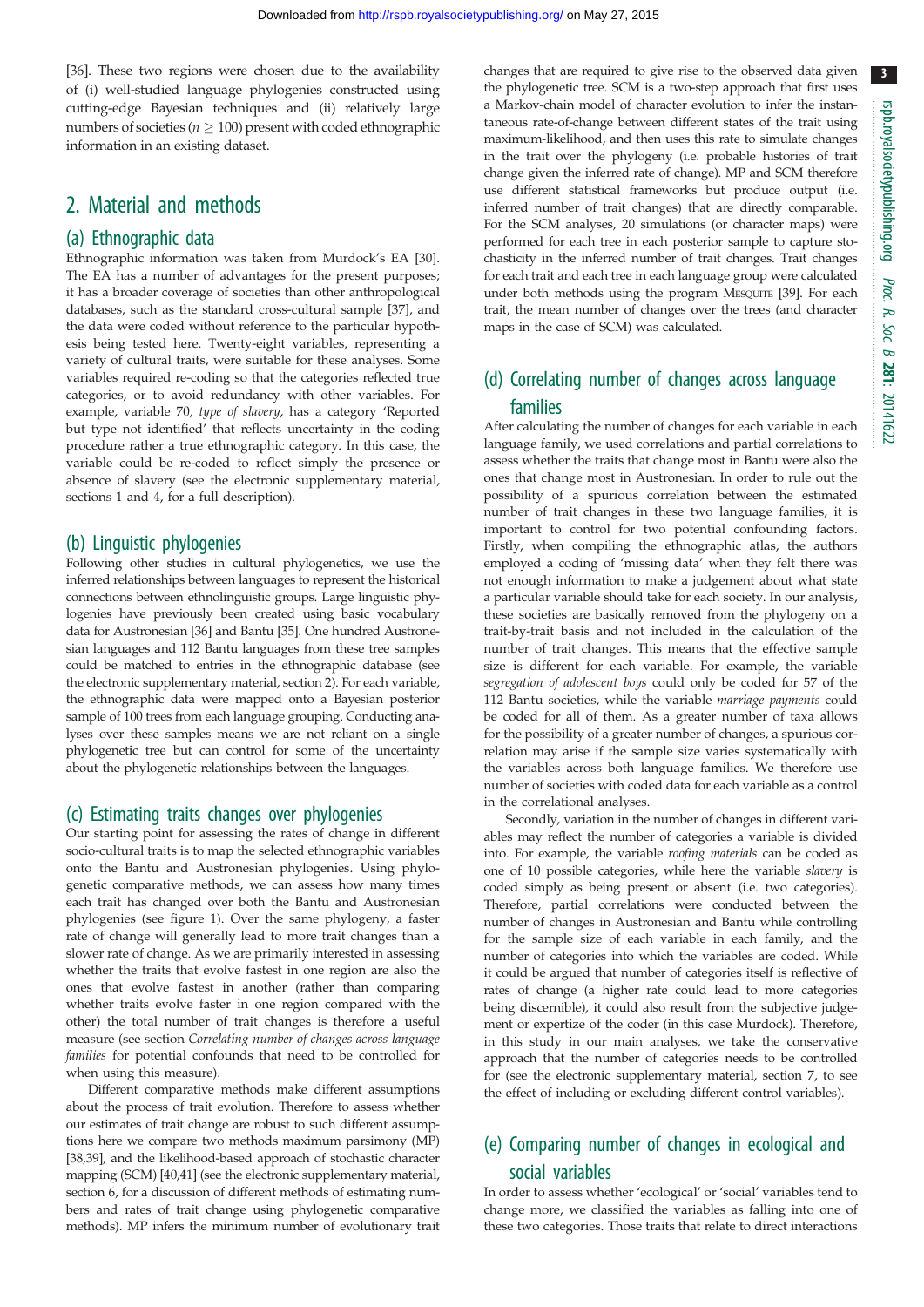with the external environment (e.g. subsistence, physical dwellings and settlements), we classified as 'ecological', while the remaining variables which relate to norms and institutions of social organization we classified as 'social' variables. This classification is indicated in [table 1](#page-4-0) (see also electronic supplementary material, §3). We compared whether the inferred number of changes under the MP analyses differed between these two classifications within each language family using independent sample t-tests. In order to control for the potential confounds mentioned above, we conducted analyses on the unstandardized residuals of linear regressions, with number of changes as the dependent variable, and variable sample size, and number of categories as predictors. In order to assess the magnitude of any significant effect, we use a further linear regression analysis to calculate the familiar  $R^2$  statistic, with these residuals as the dependent variables, and the ecological/social distinction variable as a binary categorical predictor.

All statistical analyses involving the estimated number of changes derived from the phylogenetic comparative analyses were conducted using SPSS v. 21.

## 3. Results

# (a) Comparison of estimates from maximum parsimony and stochastic character mapping analyses

MP and SCM produce comparable relative estimates of the number of changes in the cultural traits considered here. The rank order of the mean number of trait changes inferred under MP and SCM is highly correlated in both Austronesian (Spearman's rho = 0.985,  $p < 0.001$ ) and Bantu (rho = 0.972,  $p < 0.001$ ). For the sake of clarity, we focus on the results of the MP analyses. The SCM analyses are described in full in the electronic supplementary material, §7.

### (b) Correlating number of changes

The number of inferred changes from the phylogenetic comparative analyses for each variable in Austronesian- and Bantu-speaking societies is shown in [table 1.](#page-4-0) The number of changes in these variables in Austronesian and Bantu are significantly correlated in terms of absolute numbers (Pearson's  $r = 0.65$ ,  $p < 0.001$ ) and relative ranks (Spearman's  $\rho = 0.65$ ,  $p < 0.001$ ). This correlation remains even after partialling out the number of categories each variable is coded into, and the number of taxa for each variable in each language family ( $r = 0.65$ ,  $p < 0.001$ ) [\(figure 2\)](#page-5-0) (the same holds if a non-parametric analysis is performed—see the electronic supplementary material, section 5). The overall patterns are robust to different assumptions about the method of analysis and the variables that need to be controlled for (see the electronic supplementary material, §7). This shows that the similar patterns seen in the relative number of changes in these groups are not merely an artefact of the coding process employed in the creation of the ethnographic database, i.e. more changes are not simply the result of some traits being divided into more categories than other traits.

## (c) Comparing number of changes in ecological and social variables

Ecological variables showed lower amounts of change (controlling for sample size and number of categories) than social variables in both language families (independent sample *t*-test: Austronesian:  $t_{26} = 4.22$ ,  $p < 0.001$ ; Bantu:  $t_{26} = 2.72$ ,  $p = 0.012$ ). (This result holds for non-parametric analyses; see the electronic supplementary material; [figure 3](#page-5-0) and [table 1.](#page-4-0)) Linear regression with type of variable (social versus ecological) as a predictor returned  $R^2$  values of 0.22 for Bantu and 0.40 for Austronesian. Variables such as roofing materials, subsistence economy and dwelling ground plan showed the least amount of change (controlling for sample size and number of categories) and are all related to external environmental conditions. At the other end of the scale, traits that evolved relatively faster in both groupings were social variables such as class stratification, the inheritance distribution  $\varepsilon$  rule for movable property and domestic organization (see [table 1](#page-4-0) and the electronic supplementary material, figure S1).

## 4. Discussion

These results indicate that cultural traits in these two cultural regions tend to evolve at similar relative rates, i.e. those traits that change most in Bantu societies are generally the same as those traits that change most in Austronesian societies. This suggests that despite the unique, contingent histories of groups in very different regions of the world similar forces and constraints act on cultural traits making some more labile than others. We investigated whether the degree to which traits are linked to external environmental conditions affects the rate at which cultural traits evolve. Our results support the idea that cultural traits with a more direct environmental basis evolve more slowly than traits related to social and political organization.

It should be emphasized that we are not setting up a false dichotomy between environmental and social dimensions of human societies; the labelling of these traits is to aid comparisons. Our 'environmental' traits are of course mediated and perpetuated by social structures, norms and interactions. Equally, the traits we classified as 'social' can be plausibly linked to underlying ecological conditions [[28,42\]](#page-7-0), albeit at least a step removed from the kinds of environmental traits we have discussed. In other words, while the fitness consequences of employing a sub-optimal subsistence strategy are likely to be severe and immediate, the consequences for a society of having an inefficient inheritance system may be less obvious and may take longer to act on the fitness of individuals. Furthermore, adaptive explanations, such as those consistent with the predictions of behavioural ecology, can still hold for both types of traits [[42,43](#page-7-0)]. For environmental traits, the range of suitable behaviours for a given environment may be relatively limited, thus reducing the probability of change once an optimal solution has been reached. For example, thatching your dwelling may be the best solution for everyone given the availability of materials and technology. However, the evolution of some social variables may be governed more by frequency-dependent processes, and there may be multiple equilibria [[2](#page-6-0)]. The effectiveness of alternative social arrangements may not be much different overall, but the best solution for an individual may depend on what others are doing or on their own circumstances. Interestingly, traits such as class stratification and inheritance distributions represent situations in which certain individuals may benefit at the expense of others. In societies stratified by hereditary class distinction, those at the lower end of the social scale are vulnerable to oppression or 4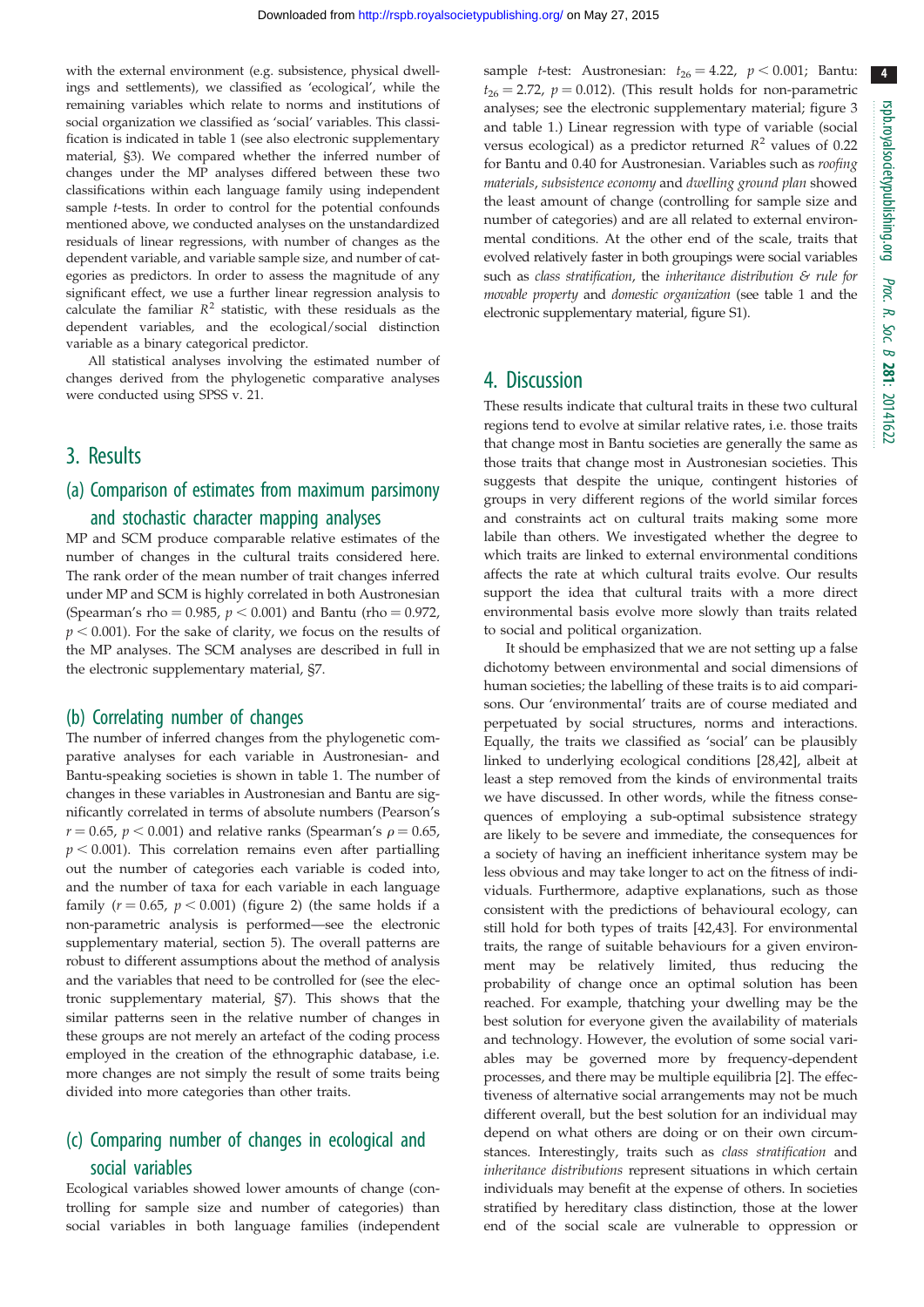<span id="page-4-0"></span>Table 1. Estimated number of changes in socio-cultural variables. Results are ranked according to increasing residual score in the AN data. Variables dassified as ecological (Eco) are marked 1. Cats, number of sategories i Table 1. Estimated number of changes in socio-cultural variables. Results are Results are raked according to increasing residual score in the AN data, Variables classified as ecological (Eco) are marked 1. Cats, number of N, number of societies for which data are present; Pars, mean parsimony score; SCM, mean stochastic character mapping score; Res, residual of the parsimony score controlling for N and Cats.

|                 | variable information                            |           |   | Bantu                    |      |                                                                                                                                                                                                                                                                                                                             |     | <b>Austronesian</b>                                                                                                                                                                                                                                                                                                                                                                                                                                                                    |      |             |     |
|-----------------|-------------------------------------------------|-----------|---|--------------------------|------|-----------------------------------------------------------------------------------------------------------------------------------------------------------------------------------------------------------------------------------------------------------------------------------------------------------------------------|-----|----------------------------------------------------------------------------------------------------------------------------------------------------------------------------------------------------------------------------------------------------------------------------------------------------------------------------------------------------------------------------------------------------------------------------------------------------------------------------------------|------|-------------|-----|
| g               | description                                     | Cats      | 띥 | $\overline{\phantom{0}}$ | Pars | 55 <sub>o</sub>                                                                                                                                                                                                                                                                                                             | Res | $\overline{\phantom{0}}$                                                                                                                                                                                                                                                                                                                                                                                                                                                               | Pars | $\tilde{g}$ | Res |
| 83              | roofing materials                               | $\approx$ |   |                          |      |                                                                                                                                                                                                                                                                                                                             |     |                                                                                                                                                                                                                                                                                                                                                                                                                                                                                        |      |             |     |
| 42              | subsistence economy                             | $\sim$    |   |                          |      |                                                                                                                                                                                                                                                                                                                             |     |                                                                                                                                                                                                                                                                                                                                                                                                                                                                                        |      |             |     |
| 79              | dwelling ground plan                            | ص         |   |                          |      |                                                                                                                                                                                                                                                                                                                             |     |                                                                                                                                                                                                                                                                                                                                                                                                                                                                                        |      |             |     |
| 82              | shape of roof                                   | Q         |   |                          |      |                                                                                                                                                                                                                                                                                                                             |     |                                                                                                                                                                                                                                                                                                                                                                                                                                                                                        |      |             |     |
| 39              | animals and plow cultivation                    |           |   |                          |      |                                                                                                                                                                                                                                                                                                                             |     |                                                                                                                                                                                                                                                                                                                                                                                                                                                                                        |      |             |     |
| $\circ$         | monogamy and polygamy                           |           |   |                          |      |                                                                                                                                                                                                                                                                                                                             |     |                                                                                                                                                                                                                                                                                                                                                                                                                                                                                        |      |             |     |
| 29              | major crop type                                 | ص         |   |                          |      |                                                                                                                                                                                                                                                                                                                             |     |                                                                                                                                                                                                                                                                                                                                                                                                                                                                                        |      |             |     |
| $\overline{a}$  | predominant type of animal husbandry            |           |   |                          |      |                                                                                                                                                                                                                                                                                                                             |     |                                                                                                                                                                                                                                                                                                                                                                                                                                                                                        |      |             |     |
| 38              | segregation of adolescent boys                  |           |   |                          |      | $\frac{1}{2}$ 17<br>$\frac{1}{2}$ 17<br>$\frac{1}{2}$ 17<br>$\frac{1}{2}$ 17<br>$\frac{1}{2}$ 17<br>$\frac{1}{2}$ 17<br>$\frac{1}{2}$ 17<br>$\frac{1}{2}$ 17<br>$\frac{1}{2}$ 19<br>$\frac{1}{2}$ 17<br>$\frac{1}{2}$ 19<br>$\frac{1}{2}$ 19<br>$\frac{1}{2}$ 19<br>$\frac{1}{2}$ 19<br>$\frac{1}{2}$ 19<br>$\frac{1}{2}$ 1 |     | $\mathcal{F} \mid \mathcal{B} \mid \mathcal{B} \mid \mathcal{B} \mid \mathcal{B} \mid \mathcal{B} \mid \mathcal{B} \mid \mathcal{B} \mid \mathcal{B} \mid \mathcal{B} \mid \mathcal{B} \mid \mathcal{B} \mid \mathcal{B} \mid \mathcal{B} \mid \mathcal{B} \mid \mathcal{B} \mid \mathcal{B} \mid \mathcal{B} \mid \mathcal{B} \mid \mathcal{B} \mid \mathcal{B} \mid \mathcal{B} \mid \mathcal{B} \mid \mathcal{B} \mid \mathcal{B} \mid \mathcal{B} \mid \mathcal{B} \mid \mathcal{$ |      |             |     |
| 27              | kin terms for cousins                           | $\infty$  |   |                          |      |                                                                                                                                                                                                                                                                                                                             |     |                                                                                                                                                                                                                                                                                                                                                                                                                                                                                        |      |             |     |
| $\overline{50}$ | settlement patterns                             | $\infty$  |   |                          |      |                                                                                                                                                                                                                                                                                                                             |     |                                                                                                                                                                                                                                                                                                                                                                                                                                                                                        |      |             |     |
| 34              | high Gods                                       | $\sim$    |   |                          |      |                                                                                                                                                                                                                                                                                                                             |     |                                                                                                                                                                                                                                                                                                                                                                                                                                                                                        |      |             |     |
| $\overline{8}$  | wall material                                   | Q         |   |                          |      |                                                                                                                                                                                                                                                                                                                             |     |                                                                                                                                                                                                                                                                                                                                                                                                                                                                                        |      |             |     |
| $\circ$         | marriage payments                               |           |   |                          |      |                                                                                                                                                                                                                                                                                                                             |     |                                                                                                                                                                                                                                                                                                                                                                                                                                                                                        |      |             |     |
| 32              | jurisdictional hierarchy of local community     | $\sim$    |   |                          |      |                                                                                                                                                                                                                                                                                                                             |     |                                                                                                                                                                                                                                                                                                                                                                                                                                                                                        |      |             |     |
| $\approx$       | slavery                                         | Z         |   |                          |      |                                                                                                                                                                                                                                                                                                                             |     |                                                                                                                                                                                                                                                                                                                                                                                                                                                                                        |      |             |     |
| 57              | male genital mutilations                        |           |   |                          |      |                                                                                                                                                                                                                                                                                                                             |     |                                                                                                                                                                                                                                                                                                                                                                                                                                                                                        |      |             |     |
| R               | succession to the office of local headman       | Q         |   |                          |      |                                                                                                                                                                                                                                                                                                                             |     |                                                                                                                                                                                                                                                                                                                                                                                                                                                                                        |      |             |     |
| 15              | community marriage organization                 | ص         |   |                          |      |                                                                                                                                                                                                                                                                                                                             |     |                                                                                                                                                                                                                                                                                                                                                                                                                                                                                        |      |             |     |
| 33              | jurisdictional hierarchy beyond local community | 5         |   |                          |      |                                                                                                                                                                                                                                                                                                                             |     |                                                                                                                                                                                                                                                                                                                                                                                                                                                                                        |      |             |     |
| 80              | dwelling floor level                            | 4         |   |                          |      |                                                                                                                                                                                                                                                                                                                             |     |                                                                                                                                                                                                                                                                                                                                                                                                                                                                                        |      |             |     |
| $\overline{4}$  | descent                                         | L         |   |                          |      |                                                                                                                                                                                                                                                                                                                             |     |                                                                                                                                                                                                                                                                                                                                                                                                                                                                                        |      |             |     |
| 77              | inheritance distribution for movable property   | 5         | 0 |                          |      |                                                                                                                                                                                                                                                                                                                             |     |                                                                                                                                                                                                                                                                                                                                                                                                                                                                                        |      |             |     |
| 8               | class stratification                            | 5         | 0 |                          |      |                                                                                                                                                                                                                                                                                                                             |     |                                                                                                                                                                                                                                                                                                                                                                                                                                                                                        |      |             |     |
| 24              | subtypes of cousin marriages                    | ∞         |   |                          |      |                                                                                                                                                                                                                                                                                                                             |     |                                                                                                                                                                                                                                                                                                                                                                                                                                                                                        |      |             |     |
| $\equiv$        | transfer of residence at marriage               | 4         | 0 |                          |      |                                                                                                                                                                                                                                                                                                                             |     |                                                                                                                                                                                                                                                                                                                                                                                                                                                                                        |      |             |     |
| 76              | inheritance rule for movable property           |           | 0 |                          |      |                                                                                                                                                                                                                                                                                                                             |     |                                                                                                                                                                                                                                                                                                                                                                                                                                                                                        |      |             |     |
| $\infty$        | domestic organization                           | ∞         | 0 |                          |      |                                                                                                                                                                                                                                                                                                                             |     |                                                                                                                                                                                                                                                                                                                                                                                                                                                                                        |      |             |     |

rspb.royalsocietypublishing.org

 $\overline{\phantom{a}}$ 

Proc. R. Soc. $\sigma$ 281:

20141622 5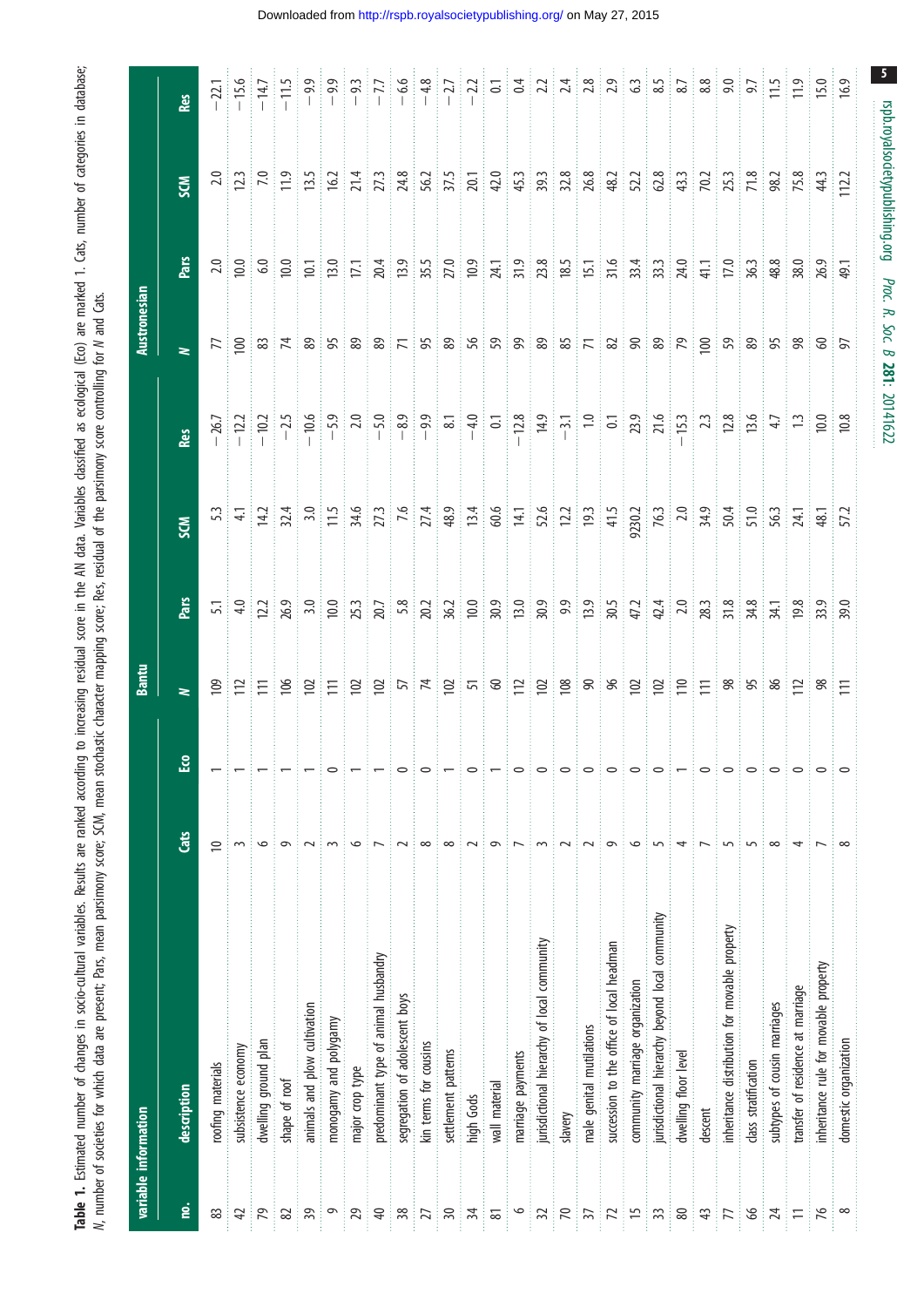<span id="page-5-0"></span>

Figure 2. Rate of evolution of cultural traits in Austronesian societies is correlated with rate of evolution in Bantu societies. Rate values in this figure are based on the unstandardized residuals from two linear regressions involving parsimony scores (see Material and methods). Those traits that evolve fastest in Austronesian societies also tend to evolve fastest in Bantu societies. The line is the regression line ( $R^2 = 0.45$ ).

exploitation by the elites. In cases where there are uneven distributions of inheritance, those not in line to inherit may become disaffected. Such structures can lead to social tensions and the relatively rapid evolution witnessed in these traits may reflect the instability of such social arrangements. Even if there are direct or indirect fitness benefits to individuals in such situations [[44,45](#page-7-0)], the long evolutionary history of egalitarianism and preference of equality in our species [\[46](#page-7-0),[47\]](#page-7-0) may make such arrangements unappealing and difficult to maintain without the evolution of other norms and institutions that act as cultural 'work-arounds' [\[48](#page-7-0)].

Our explanation for the fact that the environmental variables evolved at a slower rate assumes that the external environmental influences within these groupings are reasonably stable. Large-scale groupings of societies and languages that are related in a demonstrably phylogenetic manner appear to have arisen from population expansions spurred by the development of agriculture in the Holocene [[49\]](#page-7-0). This primary role for agriculture in these expansions is supported by the predominance of this form of subsistence strategy in both groups and the relatively slow rate of change in this variable in both cultural groupings; it is the second slowest evolving variable in Austronesian societies and the third slowest in Bantu societies. The selection pressures from the external environment acting on historically related groups may be similar for two reasons. Firstly, populations may preferentially expand into environmentally similar regions, as they already possess the technologies suitable for making a living in such an environment [[50\]](#page-7-0). Secondly, rather than just adapting to a new environment, cultures can also modify their environment to suit their existing cultural composition; a form of cultural niche construction [[51\]](#page-7-0). A striking example is the way Austronesian societies modified previously uninhabited islands in the Pacific, bringing with them a 'transported landscape' of new plants and animals [\[52](#page-7-0)]. An additional point to make is that because of the faster pace at which culture changes (relative to the biological or geological timescales) the external environmental features may also have changed relatively little during the timescale we are considering here: the Austronesian



Figure 3. 'Ecological' variables evolve more slowly than 'social' variables. Box plots indicate the distribution of rate values for social and ecological variables in Austronesian and Bantu societies (see Material and methods). Differences in the mean rate values are significant at  $p < 0.05$  in both cases.

expansion began approximately 5500 years ago [[36\]](#page-7-0), while the common ancestor of Bantu groups is thought to have existed 3–5000 years ago [\[53\]](#page-7-0) (although important changes have no doubt occurred). Interestingly, the rate of one trait, the dwelling floor level, was quite discordant between the two language groupings, being relatively fast in Austronesian and relatively slow in Bantu. Many cultures in island southeast Asia, such as the Minangkabau, or the Iban, have houses raised high on stilts, whereas in remote oceanic regions, such as Polynesia, floors were generally formed by the ground or were slightly raised. Several changes between these states appear to have happened with these regions too, and this may reflect important environmental variation relevant to this particular trait within the Austronesian region.

Here, we have only examined the distinction between ecological and social traits as a determinant of the rate of change in cultural traits. As this distinction explains around 20–40% of the residual variation, other factors are also likely to be important in affecting cultural evolutionary rates. The distinction made in studies of material culture between functional stylistic traits may also be applicable to the kinds of sociocultural features examined in this study. For example, the functional features of rituals that help maintain social cohesion may be relatively constrained, whereas the particular details of these rituals such as the invocation of certain deities, or the particular items of material culture used may be freer to vary. If such stylistic features are used as markers of ethnic identity, then they may show elevated rates of change at certain times, as they are under pressure to change when populations split and establish new cultural groupings [[25,54](#page-7-0)]. Interestingly, previous analyses have demonstrated that the rates of evolution of some linguistic features are very slow, though not through being linked with external environmental conditions. For example, the rate of change of basic vocabulary items has been shown to be linked to the frequency with which they are used [[24\]](#page-7-0). Also the observed slow rate of evolution of linguistic tone may be the result of a genetic bias that favours its acquisition or processing in populations that possess high frequencies of certain genes involved in brain growth and development [[33,55\]](#page-7-0). It is an intriguing possibility that other linguistic or cultural traits could also be affected by such gene-culture coevolutionary processes [\[6](#page-6-0)], and this may be discernible through examining their relative rates of evolution.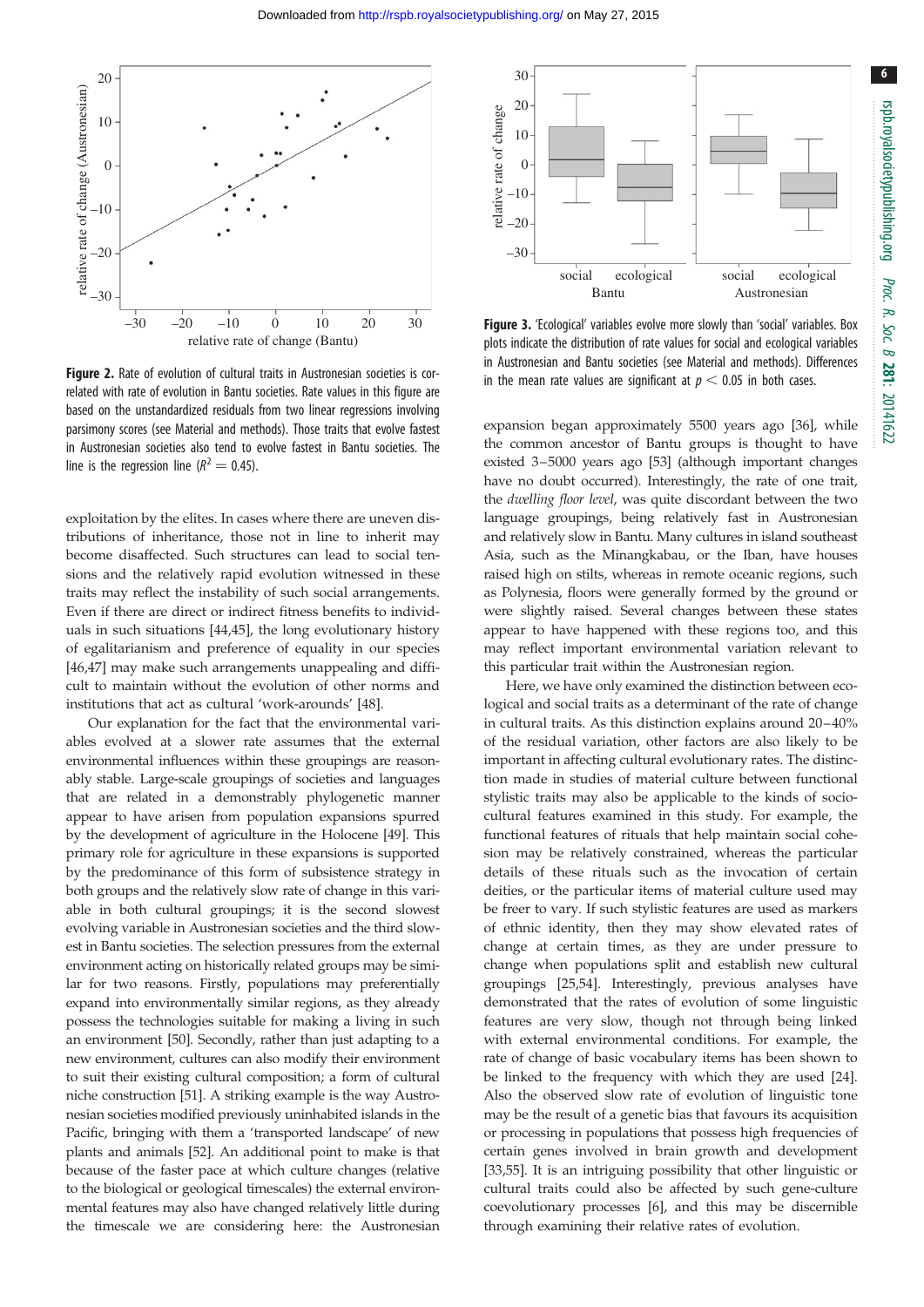<span id="page-6-0"></span>In this study, we have concentrated on a simple measure of the number of trait changes over a phylogeny as our proxy for the rate of change of cultural traits. This measure is well suited for our present purposes where we are interested in comparing the relative rates of different traits within a language family and assessing whether the traits that tend to evolve fastest (i.e. change more often) in one family also evolve fastest in another. Importantly, our results are robust to controlling for other factors that might affect our ability to link inferred number of changes with relative rate of evolution (i.e. the number of societies for which ethnographic data were available and the number of categories a variable could be coded into). Although not the focus of this study, it is potentially possible to calculate absolute rates of cultural change in terms of number of changes per unit of time. We do not tackle that issue here as the phylogenies we used had branch lengths in units of linguistic change rather than time, and current knowledge about the timing of the Bantu expansion is not that detailed. However, such a measure of absolute rate of cultural change (or other similar measures adapted for quantitative traits or trait change within a population, see [\[21\]](#page-7-0)) could potentially be used in assessing whether cultural evolution tends to proceed at a faster rate in some regions or in some groups but not others, and could be particularly useful for comparing rates of evolution from other sources of information such as the archaeological or historical records.

The use of phylogenetic comparative methods offers a productive way of testing cultural evolutionary hypotheses. This approach relies on the assumption that the phylogenies used are a good representation of the historical relationships between societies, and the particular cultural traits that are being analysed. However, we know that cultural traits can be borrowed between cultures in a manner analogous to horizontal gene transfer [\[56](#page-7-0)], as has been acknowledged and discussed in previous work on cultural phylogenetics (e.g. [[19](#page-7-0),[57](#page-7-0),[58](#page-7-0)]). This kind of cultural borrowing can be an important adaptive process, enabling beneficial traits to spread (e.g. the horse in the North American Plains [\[59\]](#page-7-0) (cited in [[60](#page-7-0)]), writing systems across Eurasia [\[50\]](#page-7-0)). From a theoretical perspective for our present purposes of understanding rates of evolution, it does not matter particularly whether trait changes are due to independent change, convergent evolution or borrowing. While from a practical perspective, previous work using computer simulations has demonstrated that accurate inferences involving detecting correlated evolution between traits are possible even when borrowing does occur [\[57](#page-7-0)]. Furthermore, Dediu &

Levinson [[34](#page-7-0)] argue that the stability of linguistic features as estimated by their phylogenetic method accords well with other linguistic studies that have incorporated horizontal processes. Potentially, borrowing could have the effect of making closely related cultures more similar to each other, in which case we might underestimate the rate of change as a widely borrowed trait may incorrectly be inferred to have arisen at an earlier point. However, borrowing, particularly between less closely related groups, could also lead to patterns that lead us toincrease our estimate of the rate of change. Such processes may indeed cause problems in trying to accurately reconstruct the cultural traits of a particular society in the past, but that is not our task here. The precise impact that borrowing will have on the estimates from phylogenetic comparative methods will ultimately depend on where and when it occurs and what form it takes [[57](#page-7-0)]. A small number of horizontal transfers is unlikely to have dramatically affected our estimates of the parameters of interest over all the traits examined here [\[34,57](#page-7-0)], and it seems unlikely that this could have introduced a large systematic bias that would be necessary to lead to the observed correlation between the number of changes in Austronesian and Bantu societies.

Overall, these results suggest that despite contingent historical events and the role of humans as active agents in the historical process, culture does indeed evolve in ways that can be predicted from general principles [6,10]. While some formulations of cultural evolution have been mainly metaphorical and relied on verbal arguments [\[61\]](#page-7-0), a formal body of cultural evolutionary theory is now well established, the assumptions and predictions of which are being tested by an increasing number of empirical studies from a variety of disciplines. Indeed, evolutionary theory can act as a unifying force in the social sciences to help the insights from multiple disciplines be more readily shared and synthesized [8,10]. A more systematic understanding of how culture evolves is not only of academic interest but also can help in better understanding the ways in which new ideas arise and spread, and the most effective ways of changing norms and institutions to help solve some of our most pressing social problems [\[26,62,63\]](#page-7-0).

Data accessibility. Data available from the Dryad Digital Repository: [http://doi.org/10.5061/dryad.pv84f.](http://doi.org/10.5061/dryad.pv84f)

Acknowledgements. We thank two anonymous reviewers for their constructive comments and suggestions.

Funding statement. T.E.C. and R.M. were supported by the ERC grant, The Evolution of Cultural Norms in Real-World Settings, grant no. 249347. T.E.C. is supported by the Tricoastal Foundation Grant, The Deep Roots of the Modern World.

## **References**

- 1. Pagel M, Mace R. 2004 The cultural wealth of nations. Nature 428, 275 – 278. ([doi:10.1038/](http://dx.doi.org/10.1038/428275a) [428275a\)](http://dx.doi.org/10.1038/428275a)
- 2. Smith EA. 2011 Endless forms: human behavioural diversity and evolved universals. Phil. Trans. R. Soc. B 366, 325 – 332. ([doi:10.1098/rstb.](http://dx.doi.org/10.1098/rstb.2010.0233) [2010.0233\)](http://dx.doi.org/10.1098/rstb.2010.0233)
- 3. Fracchia J, Lewontin RC. 2005 The price of metaphor. His. Theory 44, 14-29. [\(doi:10.2307/3590779](http://dx.doi.org/10.2307/3590779))
- 4. Yoffee N. 2005 Myths of the Archaic State: evolution of the earliest cities, states, and civilizations. Cambridge, UK: Cambridge University Press.
- 5. Colleran H, Mace R. 2011 Contrasts and conflicts in anthropology and archaeology: the evolutionary/ interpretive dichotomy in human behavioural research. In Evolutionary and interpretive archaeologies (eds E Cochrane, A Gardner), pp. 281– 306. Walnut Creek, CA: Left Coast Press.
- 6. Richerson PJ, Boyd R. 2005 Not by genes alone: how culture transformed human evolution. Chicago, IL: The University of Chicago Press.
- 7. D'Andrade R. 2000 The sad story of anthropology 1950 – 1999. CrossCult. Res. 34, 219– 232. ([doi:10.](http://dx.doi.org/10.1177/106939710003400301) [1177/106939710003400301\)](http://dx.doi.org/10.1177/106939710003400301)
- 8. Carneiro RL. 2003 Evolutionism in cultural anthropology. Boulder, CO: Westview Press.
- 9. Sober E. 2009 Did Darwin write the origin backwards? Proc. Natl Acad. Sci. USA 106, 10 048-10 055. [\(doi:10.1073/pnas.0901109106](http://dx.doi.org/10.1073/pnas.0901109106))
- 10. Mesoudi A. 2011 Cultural evolution: how Darwinian theory can explain human culture & synthesize the social sciences. London, UK: University of Chicago Press.
- 11. Boyd R, Richerson PJ. 1985 Culture and the evolutionary process. Chicago, IL: Chicago University Press.
- 12. Whiten A, Hinde RA, Stringer CB. 2011 Culture evolves. Oxford, UK: Oxford University Press.